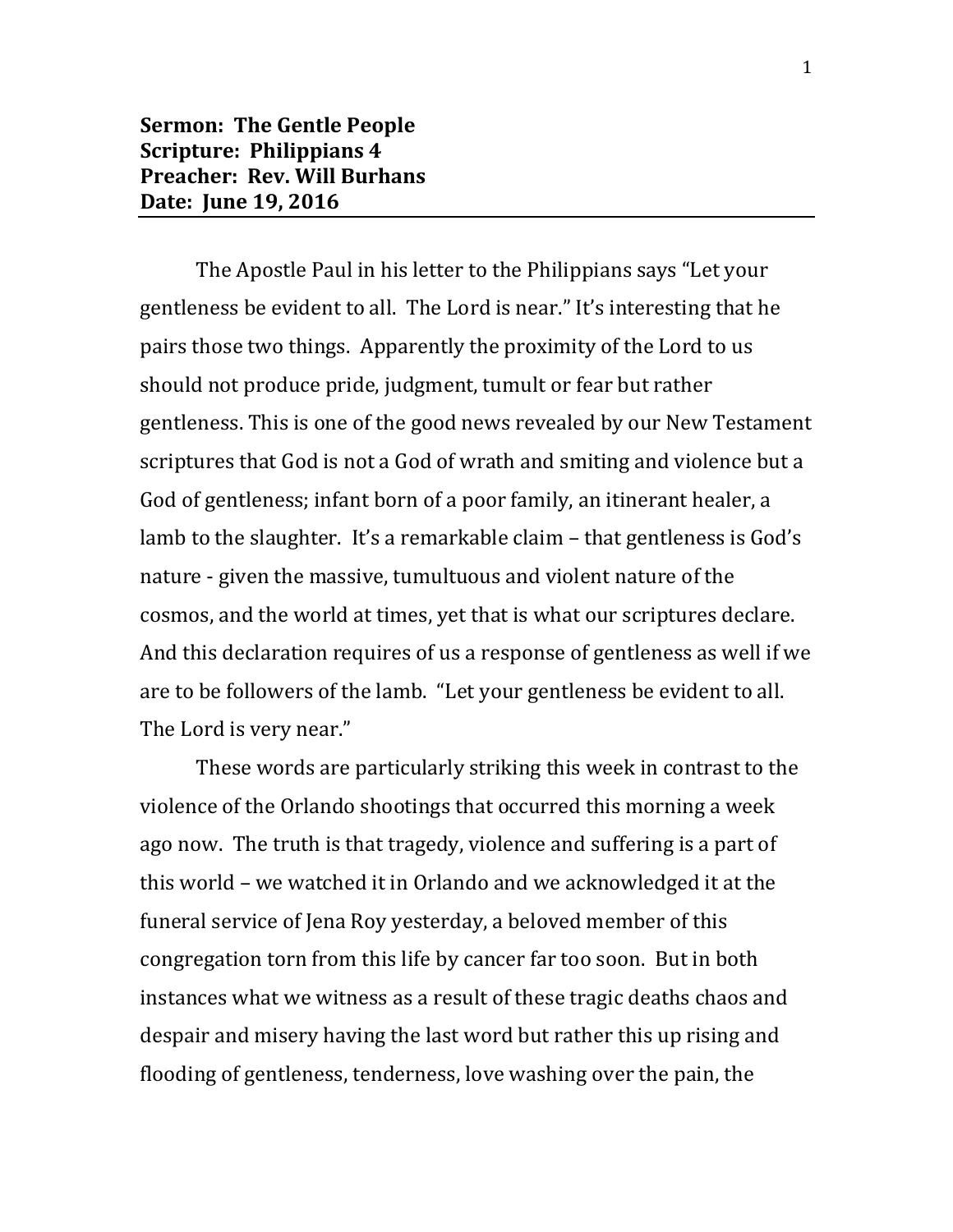sorrow, the hurt. It is evidence of the truth of what our scriptures declare: the gentleness and love of God is at the heart of it all and will always have the final word.

I mentioned during the Tuesday night vigil on the Town Common for the Orlando massacre a legend that comes out of the Jewish mystical tradition - kabbalah. Last weekend, a few of us went to Karen Swyers art studio in Cambridge where a display of the artwork of her artist mentor Kate Ransohoff was being held. There were a number of beautiful large pieces of textile art that expressed the African American experience of oppression and transcendence in this country. One of them that caught my breath was called "The Gentle People" and was a beautiful piece made out of a worn monk's habit and prayer shawl, rubbed worn by his praying day and night. In the description of it she referred to the Kabbalah legend that says there are always 36 people in every generation on the earth who through prayer sustain the world and without whom our world would not be. They are called the Tzadikim Nistarim, or "the *hidden* righteous ones" for no one knows who they are. In fact they themselves do not even know who they are and if they had a sense, it is said, that they would be too humble to believe it of themselves anyway.

It's a beautiful image I think, these 36 people protecting and sustaining the world in their gentleness and it is an image that we Christians might benefit by meditating on because the one we follow after all, was a man whose gentleness even extended to the forgiveness of his executioners. "Let your gentleness be known to all," Paul encourages us, and know that in a world where Omar Mateens can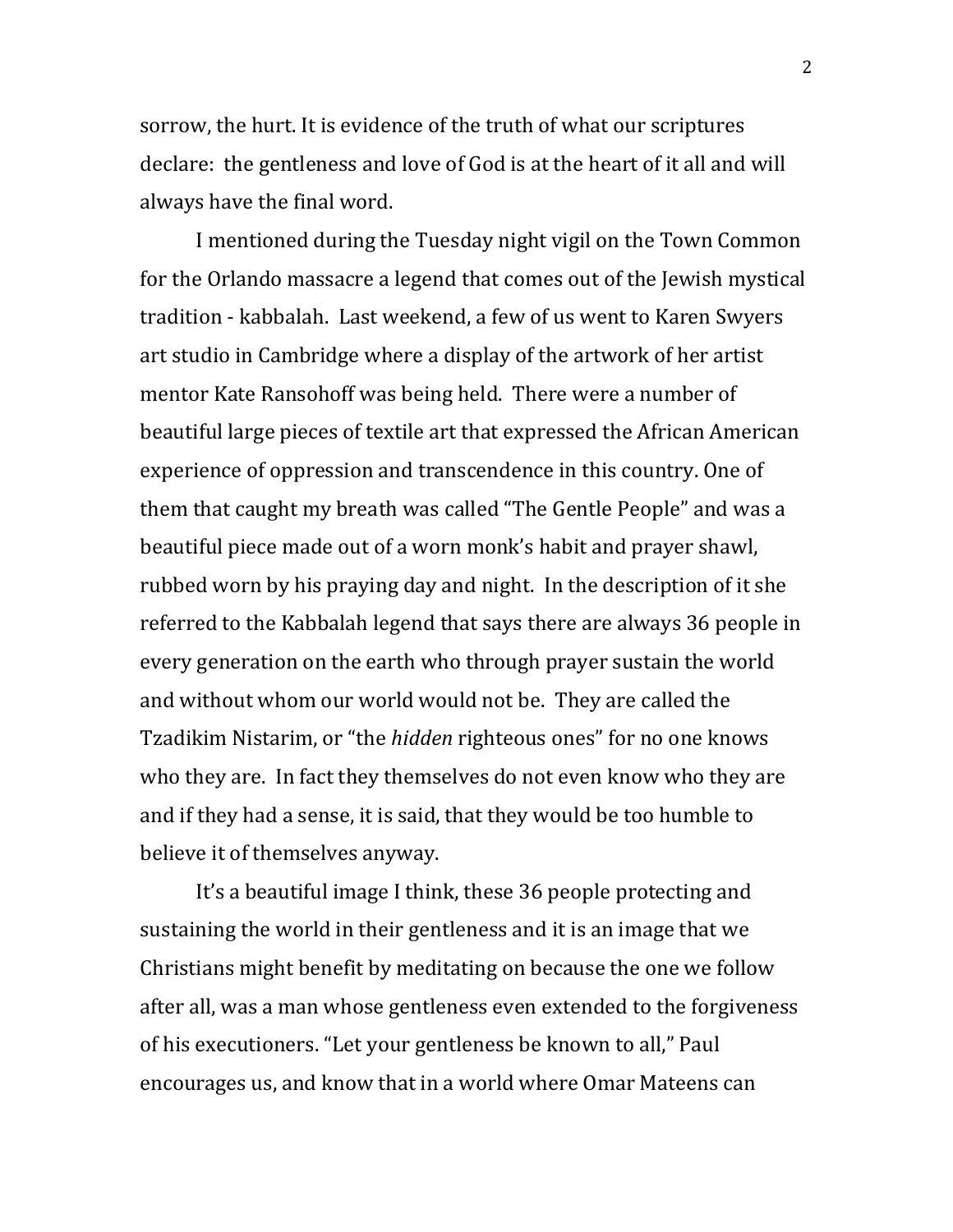cause such destruction and pain, that it's the Gentle People who have the true power, the final say, and ultimately sustain the world.

But I'm not so sure gentleness is a quality that we highly value in our culture. Is it? Don't we have more of a survival-of-the-fittest culture, where the strongest and most aggressive tend to be the ones to rise to the top? The theologian Ronald Rolheiser reminds us that we have a religion that demands we work for the survival of the weakest and gentlest… in part maybe because it's the gentle people who protect and sustain the world, not the strongest.

And if it is true that our culture does not place a high value on the quality of gentleness of character then I'd say it's doubly true in the male subculture of our society. To be a "real man" as defined by our culture one must practically renounce gentleness. And so then should we be surprised to hear of the prevalence of rape on college campuses and should we be surprised when one more man picks up weapons to assert his dominance and lay waste to those he deems his enemies?

So on this Father's Day, let me take a moment and say as a Father of 3 daughters to you Fathers of sons, let me say "thank you" to any of you who go out of your way to encourage within your sons gentleness. I am sure it is not easy in this culture to raise a gentle male, but for the sake of our daughters, in fact for the sake of this world it is essential that somebody does and that we foster a sense of manhood defined not by callousness but by sensitivity, not by who we defeat but who we can help build up, not by our toughness but our gentleness.

"Let your gentleness be known to all. The Lord is very near." Paul says. And then he goes on to describe the central activity of the Gentle

3